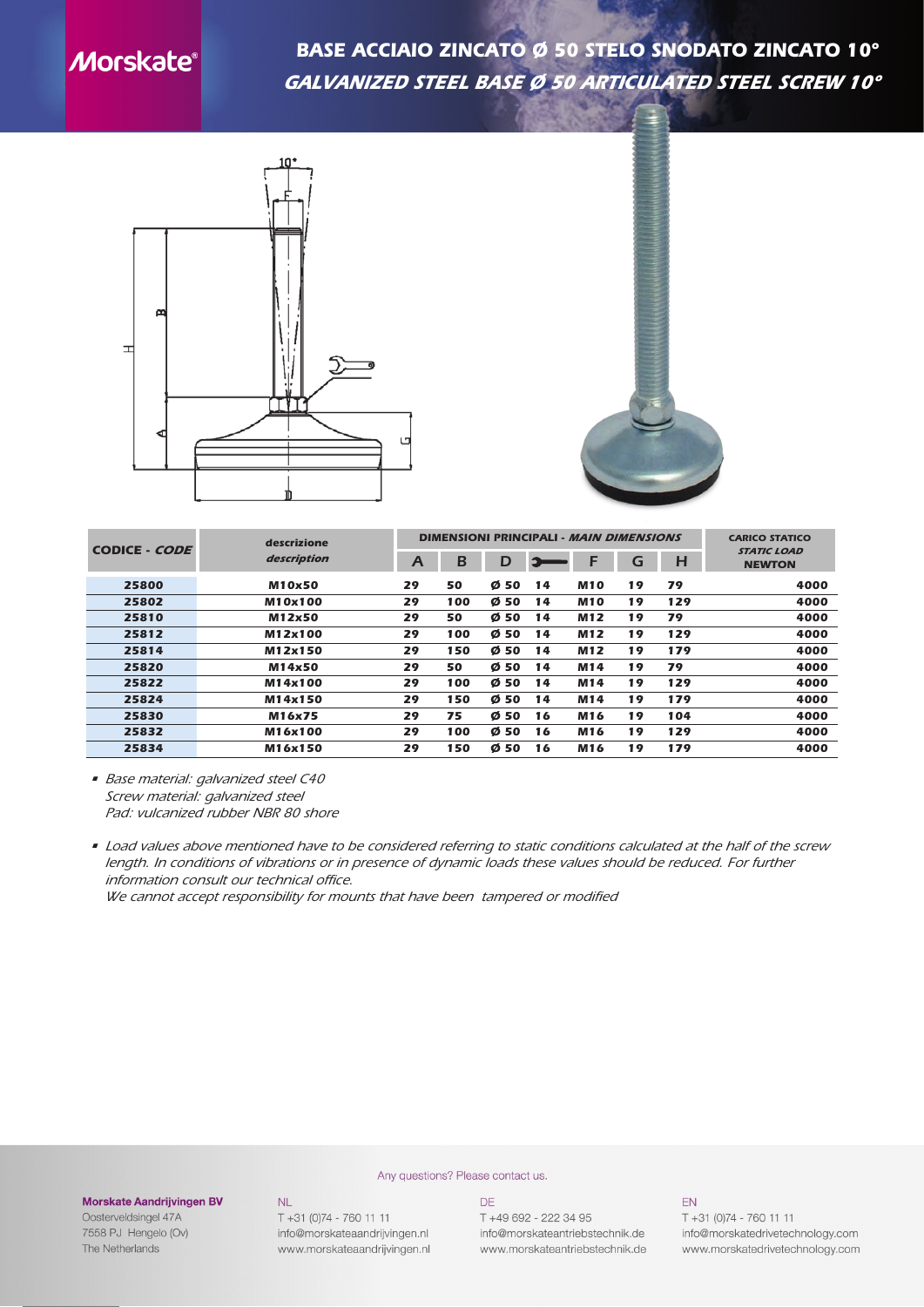





| <b>CODICE - CODE</b> | descrizione   |              | <b>DIMENSIONI PRINCIPALI - MAIN DIMENSIONS</b> | <b>CARICO STATICO</b> |    |            |    |     |                                     |
|----------------------|---------------|--------------|------------------------------------------------|-----------------------|----|------------|----|-----|-------------------------------------|
|                      | description   | $\mathsf{A}$ | B                                              | D                     | 92 | F          | G  | н   | <b>STATIC LOAD</b><br><b>NEWTON</b> |
| 26000                | <b>M10x50</b> | 35           | 50                                             | Ø80                   | 14 | <b>M10</b> | 25 | 85  | 10000                               |
| 26004                | M10x100       | 35           | 100                                            | Ø80                   | 14 | <b>M10</b> | 25 | 135 | 10000                               |
| 26010                | M12x50        | 35           | 50                                             | Ø80                   | 14 | M12        | 25 | 85  | 10000                               |
| 26014                | M12x100       | 35           | 100                                            | Ø80                   | 14 | <b>M12</b> | 25 | 135 | 10000                               |
| 26018                | M12x150       | 35           | 150                                            | Ø80                   | 14 | M12        | 25 | 185 | 10000                               |
| 26022                | M14x50        | 35           | 50                                             | Ø80                   | 14 | M14        | 25 | 85  | 10000                               |
| 26024                | M14x100       | 35           | 100                                            | Ø80                   | 14 | M14        | 25 | 135 | 10000                               |
| 26028                | M14x150       | 35           | 150                                            | Ø80                   | 14 | M14        | 25 | 185 | 10000                               |
| 26034                | M16x75        | 35           | 75                                             | Ø80                   | 16 | M16        | 25 | 110 | 10000                               |
| 26036                | M16x100       | 35           | 100                                            | Ø80                   | 16 | M16        | 25 | 135 | 10000                               |
| 26040                | M16x150       | 35           | 150                                            | Ø80                   | 16 | M16        | 25 | 185 | 10000                               |
| 26050                | <b>M20x75</b> | 36           | 75                                             | Ø80                   | 20 | <b>M20</b> | 25 | 111 | 10000                               |
| 26052                | M20x100       | 36           | 100                                            | Ø80                   | 20 | <b>M20</b> | 25 | 136 | 10000                               |
| 26054                | M20x150       | 36           | 150                                            | Ø80                   | 20 | <b>M20</b> | 25 | 186 | 10000                               |
| 26058                | M20x200       | 36           | 200                                            | Ø80                   | 20 | <b>M20</b> | 25 | 236 | 10000                               |
| 26070                | M24x75        | 36           | 75                                             | Ø80                   | 24 | M24        | 25 | 111 | 10000                               |
| 26072                | M24x100       | 36           | 100                                            | Ø80                   | 24 | M24        | 25 | 136 | 10000                               |
| 26076<br>*           | M24x150       | 36           | 150                                            | Ø80                   | 24 | M24        | 25 | 186 | 10000                               |
| 26080<br>*           | M24x200       | 36           | 200                                            | Ø80                   | 24 | M24        | 25 | 236 | 10000                               |

*\* Disponibile con Filettatura a passo fine. Aggiungere "/P2"al codice Available with Thin pitch thread. Please, add "/P2" to the code*

*• Base material: galvanized steel C40 Screw material: galvanized steel Pad: vulcanized rubber NBR 80 shore*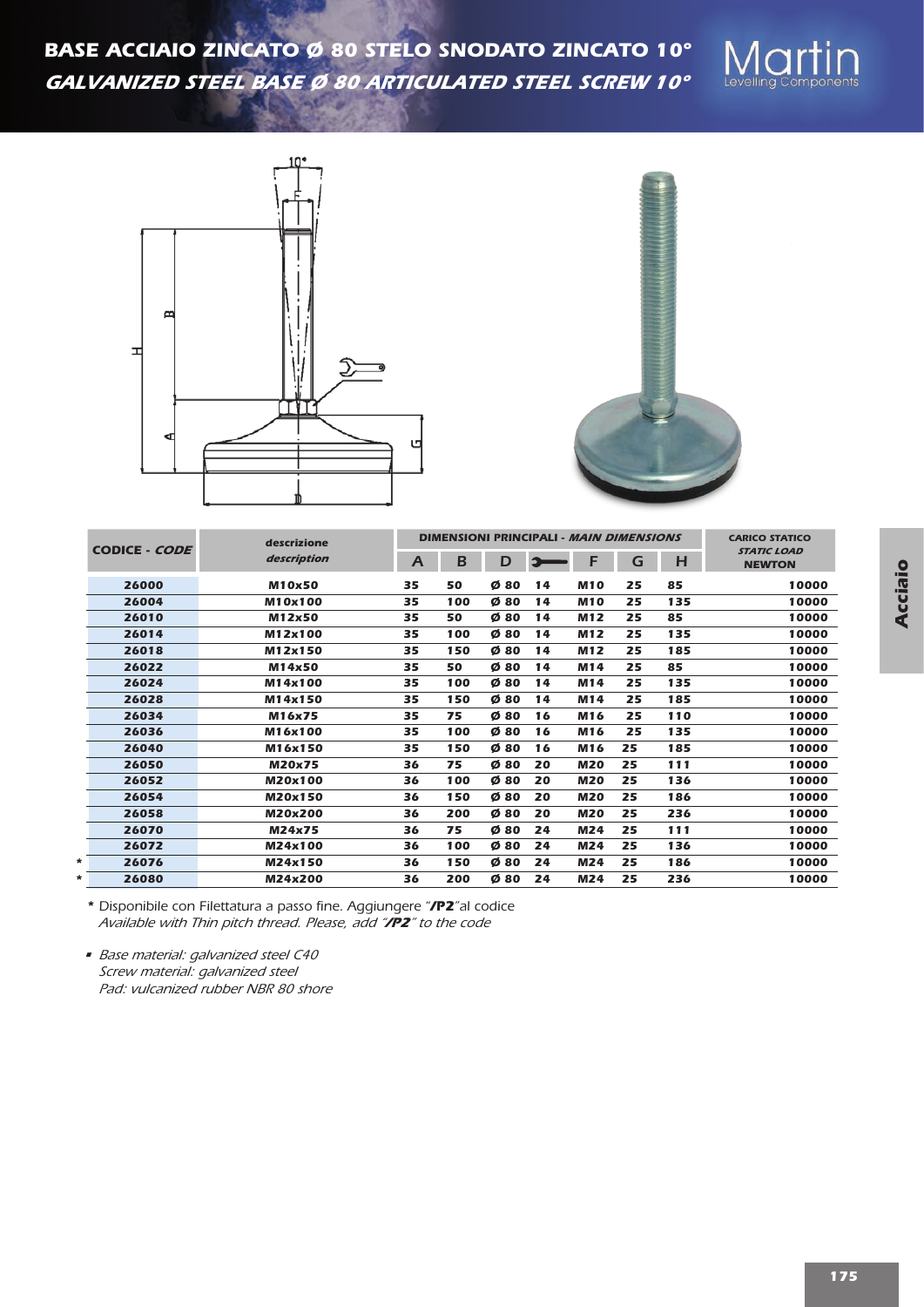



|        | CODICE - CODE |               | <b>DIMENSIONI PRINCIPALI - MAIN DIMENSIONS</b> | <b>CARICO STATICO</b> |      |    |            |    |       |                                     |
|--------|---------------|---------------|------------------------------------------------|-----------------------|------|----|------------|----|-------|-------------------------------------|
|        |               | description   | $\overline{A}$                                 | B                     | D    |    | F          | G  | H     | <b>STATIC LOAD</b><br><b>NEWTON</b> |
|        | 26090         | M16x75        | 37,5                                           | 75                    | Ø100 | 16 | M16        | 28 | 112,5 | 15000                               |
|        | 26092         | M16x100       | 37,5                                           | 100                   | Ø100 | 16 | M16        | 28 | 137,5 | 15000                               |
|        | 26096         | M16x150       | 37,5                                           | 150                   | Ø100 | 16 | M16        | 28 | 187,5 | 15000                               |
|        | 26100         | M16x200       | 37,5                                           | 200                   | Ø100 | 16 | M16        | 28 | 237,5 | 15000                               |
|        | 26110         | <b>M20x75</b> | 38,5                                           | 75                    | Ø100 | 20 | <b>M20</b> | 28 | 113,5 | 15000                               |
|        | 26112         | M20x100       | 38,5                                           | 100                   | Ø100 | 20 | <b>M20</b> | 28 | 138,5 | 15000                               |
|        | 26116         | M20x150       | 38,5                                           | 150                   | Ø100 | 20 | <b>M20</b> | 28 | 188,5 | 15000                               |
|        | 26120         | M20x200       | 38,5                                           | 200                   | Ø100 | 20 | <b>M20</b> | 28 | 238,5 | 15000                               |
|        | 26124         | M20x250       | 38,5                                           | 250                   | Ø100 | 20 | <b>M20</b> | 28 | 288,5 | 15000                               |
|        | 26130         | M24x100       | 38,5                                           | 100                   | Ø100 | 24 | <b>M24</b> | 28 | 138,5 | 15000                               |
| $\ast$ | 26134         | M24x150       | 38,5                                           | 150                   | Ø100 | 24 | M24        | 28 | 188,5 | 15000                               |
| *      | 26140         | M24x200       | 38,5                                           | 200                   | Ø100 | 24 | M24        | 28 | 238,5 | 15000                               |
|        | 26144         | M24x250       | 38,5                                           | 250                   | Ø100 | 24 | <b>M24</b> | 28 | 288,5 | 15000                               |
|        | 26150         | M30x100       | 39,5                                           | 100                   | Ø100 | 30 | <b>M30</b> | 28 | 139,5 | 15000                               |
| *      | 26154         | M30x150       | 39,5                                           | 150                   | Ø100 | 30 | <b>M30</b> | 28 | 189,5 | 15000                               |
| *      | 26158         | M30x200       | 39,5                                           | 200                   | Ø100 | 30 | <b>M30</b> | 28 | 239,5 | 15000                               |
|        | 26162         | M30x250       | 39,5                                           | 250                   | Ø100 | 30 | <b>M30</b> | 28 | 289,5 | 15000                               |

*\* Disponibile con Filettatura a passo fine. Aggiungere "/P2"al codice Available with Thin pitch thread. Please, add "/P2" to the code*

- *Base material: galvanized steel C40 Screw material: galvanized steel Pad: vulcanized rubber NBR 80 shore*
- Load values above mentioned have to be considered referring to static conditions calculated at the half of the screw length. In conditions of vibrations or in presence of dynamic loads these values should be reduced. For further *information consult our technical office. We cannot accept responsibility for mounts that have been tampered or modified*